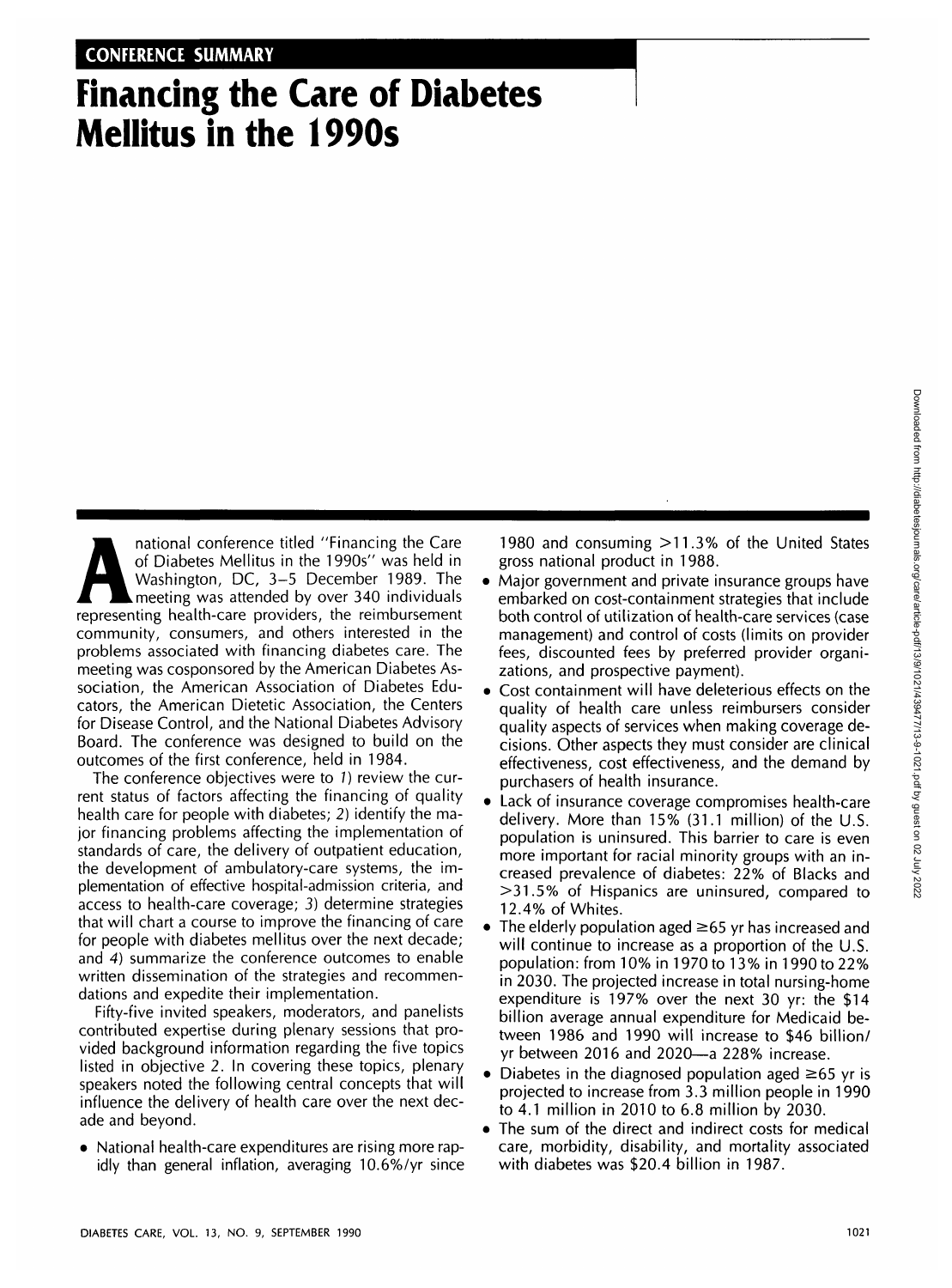Workshops that followed the plenary sessions focused on the major topics, and each was attended by over 50 people. Panelists and abstract presenters made brief presentations, allowing adequate time for the entire group of attendees to work together to identify and discuss important issues and strategies related to each topic. The key outcomes of these workshops are presented herein. Major issues are briefly described, followed by recommended strategies.

**ISSUE A: There is a lack of fit between the needs of people with diabetes and the means of providing and reimbursing services under the prevailing acute disease or "medical" model.**

The current emphasis on third-party reimbursement for acute short-stay hospitalization and diagnostic or therapeutic procedures should change to reflect the ongoing, mostly outpatient, health-care services provided for patients with a chronic disease. The need to increase fee-for-service reimbursement for cognitive services of the primary-care physician is well documented.

## **Strategies**

1. Develop a health-care delivery model for diabetes that would also be applicable to other chronic diseases. The inclusion of preventive services, outpatient education, and reimbursement of nonphysician health professionals would be important. The development of an effective model will require innovation and creativity to confront limited resources and the emerging payment systems for services provided in managed care, preferred provider, and health maintenance organizations.

2. Support current efforts to reform the Medicare physician-payment system through the establishment of a resource-based relative-value scale that will reimburse physicians for cognitive services and include provider codes for nonphysician health professionals involved in team care and essential patient-education services.

#### **ISSUE B: Communication problems between the diabetes community and the insurance community are impeding progress toward resolution of unmet insurance coverage needs.**

Frequently, health professionals focus on quality of care and service delivery, whereas insurers focus more on concerns related to cost containment. Cooperative efforts will be needed to provide comprehensive, clinically effective, and cost-effective services.

## **Strategies**

1. Establish a national forum via the Centers For Disease Control (CDC) Financing Coordinating Committee that will involve the diabetes community and reimbursement decision makers to ensure ongoing communication and exchange of ideas and information. Members should reach a consensus regarding the terminology to be used in negotiations. The forum might recommend coverage decisions and reimbursement packages, as well as studies of the clinical and cost effectiveness of different delivery patterns and service components. Members of the forum should include representatives of the conference cosponsors, other interested organizations from the diabetes community, government and private insurers, prepaid organizations, employers, and consumers. Input from case managers, benefits managers, and hospital utilization reviewers should be obtained.

#### **ISSUE C: There is an urgent need to implement the guidelines and standards of care for diabetes that have been developed by several organizations.**

Implementation mechanisms must ensure that most people with diabetes receive care that meets these minimal standards and that the care providers receive reimbursement.

### **Strategies**

1. Professional standards should be reviewed and updated in a timely manner and new standards developed as appropriate. They should be disseminated widely to health professionals and reimbursers.

2. Standards should ideally identify screening indicators for low versus high risk and adjust required frequencies of service accordingly.

3. Coalitions should be formed between healthprofessional organizations to implement different components of the diabetes standards. For example, the American College of Obstetricians and Gynecologists and the Society for Perinatal Obstetricians could be involved in a coalition to implement standards related to diabetic pregnancies.

4. Implementation should occur in different healthcare delivery settings, including the traditional fee for service offices, group practices, and academic centers, as well as health maintenanceorganizationsand preferred provider organizations. Variability of socioeconomic and ethnic characteristics within populations must also be taken into consideration.

5. Reimbursers should be kept informed of the implementation progress via the forum described in ISSUE B.

**ISSUE D: The responsibility for ensuring that quality care is delivered should not rest solely with the provider; patients must demand quality diabetes care and become more involved in reimbursement decision making.**

The demand for health benefits by consumers is already a potent influence in the market for health insurance. **Strategies**

1. Include informed consumers in coalitions to implement standards of care.